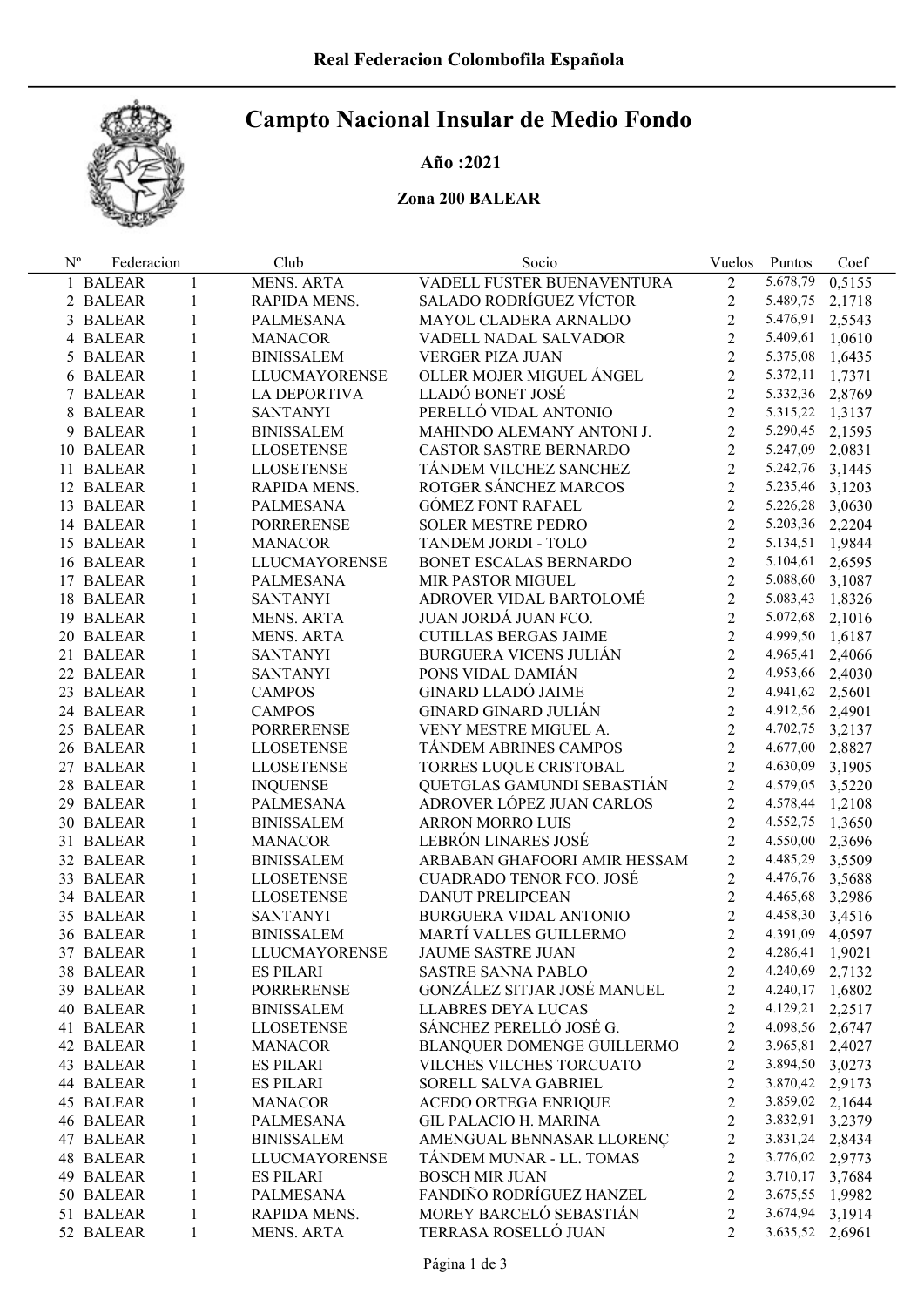# Campto Nacional Insular de Medio Fondo

# Año :2021

## Zona 200 BALEAR

| $N^{\rm o}$ | Federacion |              | Club                 | Socio                         | Vuelos         | Puntos          | Coef   |
|-------------|------------|--------------|----------------------|-------------------------------|----------------|-----------------|--------|
|             | 53 BALEAR  | 1            | <b>ES PILARI</b>     | RIBOT RAMIS ANTONIO           | $\overline{2}$ | 3.569,25        | 5,5128 |
|             | 54 BALEAR  | 1            | <b>SANTANYI</b>      | <b>BURGUERA FERRER JULIÁN</b> | $2\,$          | 3.568,46        | 3,2111 |
|             | 55 BALEAR  | 1            | <b>CAMPOS</b>        | PROHENS MAS BARTOLOMÉ         | $\overline{2}$ | 3.534,77        | 3,1022 |
|             | 56 BALEAR  | 1            | RAPIDA MENS.         | COLL BARCELÓ ANTONIO          | $\overline{2}$ | 3.532,36        | 3,7951 |
|             | 57 BALEAR  | $\mathbf{1}$ | <b>LLOSETENSE</b>    | PERELLÓ PUJADAS CRISTOBAL     | $\overline{2}$ | 3.528,85        | 2,7041 |
|             | 58 BALEAR  | 1            | <b>BINISSALEM</b>    | FERNANDEZ FERNANDEZ DAVID     | $\overline{2}$ | 3.521,39        | 1,7632 |
|             | 59 BALEAR  | 1            | PALMESANA            | OLIVER FIOL ANTONIO RAMÓN     | $\overline{2}$ | 3.505,89        | 3,5662 |
|             | 60 BALEAR  | 1            | <b>BINISSALEM</b>    | FERRER RAMIS GUILLÉN          | $\overline{2}$ | 3.467,75        | 1,2079 |
|             | 61 BALEAR  | 1            | <b>MENS. ARTA</b>    | GINARD NICOLAU PEDRO          | $\overline{2}$ | 3.453,69        | 1,1445 |
|             | 62 BALEAR  | 1            | <b>BINISSALEM</b>    | BIBILONI JAUME ANTONIO        | $\overline{2}$ | 3.425,18        | 5,1287 |
|             | 63 BALEAR  | 1            | RAPIDA MENS.         | <b>BALLESTER AMER ANTONIO</b> | $\overline{2}$ | 3.396,15        | 2,4810 |
|             | 64 BALEAR  | 1            | <b>LLUCMAYORENSE</b> | <b>SERVER RIGO JAIME</b>      | $\overline{2}$ | 3.389,33        | 3,7299 |
|             | 65 BALEAR  | 1            | <b>MANACOR</b>       | TRUYOLS SANSÓ SEBASTIÁN       | $\overline{2}$ | 3.358,85        | 3,2513 |
|             | 66 BALEAR  | 1            | <b>SANTANYI</b>      | NICOLAU NOGUERA PEDRO         | $\overline{2}$ | 3.336,23        | 3,4949 |
|             | 67 BALEAR  | 1            | RAPIDA MENS.         | LORENTE VÁZQUEZ ANDRÉS        | $\overline{2}$ | 3.287,38        | 1,6694 |
|             | 68 BALEAR  | 1            | <b>ES PILARI</b>     | JAUME OLIVER ANTONIA          | $\overline{2}$ | 3.238,43        | 4,4394 |
|             | 69 BALEAR  | 1            | <b>PORRERENSE</b>    | NADAL PERELLÓ GABRIEL         | $\overline{2}$ | 3.188,22        | 1,3408 |
|             | 70 BALEAR  | 1            | PALMESANA            | MUÑOZ GUTIÉRREZ MANUEL        | $\overline{2}$ | 3.155,25        | 4,8374 |
|             | 71 BALEAR  | 1            | <b>PORRERENSE</b>    | TANDEM MUNTANER - MORA        | $\overline{2}$ | 3.107,00        | 1,5700 |
|             | 72 BALEAR  | 1            | RAPIDA MENS.         | FIDALGO BESTARD MIGUEL        | $\overline{2}$ | 3.025,89        | 4,2554 |
|             | 73 BALEAR  | 1            | <b>MANACOR</b>       | VIDAL JAUME DAMIÁN            | $\overline{2}$ | 3.017,29        | 2,4326 |
|             | 74 BALEAR  | 1            | LA DEPORTIVA         | MONTSERRAT PUJOL JUAN         | $\overline{2}$ | 2.951,07        | 4,5310 |
|             | 75 BALEAR  | 1            | <b>BINISSALEM</b>    | GUARDIOLA MASCARÓ JOAQUÍN     | $\overline{2}$ | 2.828,46        | 2,7100 |
|             |            |              |                      | ARBONA FORNERS ANTONIO        | $\overline{2}$ | 2.790,37        |        |
|             | 76 BALEAR  | 1            | <b>BINISSALEM</b>    | PERELLÓ VIDAL LORENZO         | $\overline{2}$ | 2.751,32        | 2,4119 |
|             | 77 BALEAR  | 1            | <b>SANTANYI</b>      |                               | $\overline{2}$ |                 | 2,8748 |
|             | 78 BALEAR  | 1            | LLOSETENSE           | TORRES REYNES MIGUEL          | $\overline{2}$ | 2.736,23        | 2,9114 |
|             | 79 BALEAR  | 1            | <b>MANACOR</b>       | CRUELLAS ROSELLÓ JULIÁN       |                | 2.674,69        | 3,0104 |
|             | 80 BALEAR  | 1            | <b>LLUCMAYORENSE</b> | TÁNDEM GERMÁN - BALLESTER     | $\overline{2}$ | 2.626,73        | 3,3120 |
|             | 81 BALEAR  | 1            | <b>MANACOR</b>       | SERVERA SERVERA JUAN          | $\overline{2}$ | 2.626,20        | 3,1029 |
|             | 82 BALEAR  | 1            | <b>PORRERENSE</b>    | GORNALS FERRER MIGUEL A.      | $\overline{2}$ | 2.510,37        | 2,8778 |
|             | 83 BALEAR  | 1            | A. POLLESINA         | NÚÑEZ TORRES JUAN DE DIOS     | $\overline{2}$ | 2.497,47        | 3,1445 |
|             | 84 BALEAR  | 1            | <b>CAMPOS</b>        | SASTRE BARBERO LAUREANO       | $\overline{2}$ | 2.470,87        | 2,9929 |
|             | 85 BALEAR  | 1            | <b>LLOSETENSE</b>    | FLUXA MULET GUILLERMO         | $\overline{2}$ | 2.461,83        | 1,4616 |
|             | 86 BALEAR  | 1            | <b>SANTANYI</b>      | SERRA BONET ANTONIO           | $\overline{2}$ | 2.407,93        | 3,4481 |
|             | 87 BALEAR  | 1            | PALMESANA            | ADRÓVER FORNES CARLOS         | $\overline{2}$ | 2.386,01        | 2,2329 |
|             | 88 BALEAR  | 1            | <b>LA DEPORTIVA</b>  | TORRENS CAÑELLAS JOSÉ J.      | $\overline{2}$ | 2.364,79 3,2342 |        |
|             | 89 BALEAR  | 1            | A. POLLESINA         | MUNTANER ORELL JOSÉ           | 2              | 2.329,10        | 1,6352 |
|             | 90 BALEAR  | 1            | <b>PORRERENSE</b>    | PUJOL CALAFELL ANTONIO        | 2              | 2.315,77        | 2,2449 |
|             | 91 BALEAR  | 1            | <b>CAMPOS</b>        | ABRAHAM VILA SEBASTIÁN        | $\overline{2}$ | 2.302,82 3,3997 |        |
|             | 92 BALEAR  | 1            | <b>SANTANYI</b>      | MONSERRAT CLAR JUAN           | $\overline{2}$ | 2.288,46 3,6903 |        |
|             | 93 BALEAR  | 1            | PALMESANA            | RODRÍGUEZ MARTÍN JOSÉ         | $\overline{c}$ | 2.236,64 3,6876 |        |
|             | 94 BALEAR  | 1            | <b>ES PILARI</b>     | MONTILLA MORENO FRANCISCO A.  | $\overline{2}$ | 2.222,73        | 2,2731 |
|             | 95 BALEAR  | $\mathbf{1}$ | <b>CAMPOS</b>        | BARCELÓ SAGRERA SALVADOR      | $\overline{2}$ | 2.216,02 3,5653 |        |
|             | 96 BALEAR  | 1            | RAPIDA MENS.         | <b>SALVA FERRA PABLO</b>      | $\overline{2}$ | 2.206,82        | 2,6148 |
|             | 97 BALEAR  | 1            | <b>SANTANYI</b>      | <b>BLANCH ALCINA ANTONI</b>   | $\overline{c}$ | 2.136,37        | 3,5353 |
|             | 98 BALEAR  | $\mathbf{1}$ | DERBY MALLORC        | FAHANDEZH-SAADI FAHANDEZH R.  | $\overline{c}$ | 2.123,28        | 3,8675 |
|             | 99 BALEAR  | $\mathbf{1}$ | <b>CAMPOS</b>        | <b>BARCELÓ GARCÍAS JAIME</b>  | $\overline{c}$ | 2.108,30        | 3,5657 |
|             | 100 BALEAR | 1            | <b>BINISSALEM</b>    | TERRASSA COLOMAR GUILLERMO    | 2              | 2.041,64        | 3,9330 |
|             | 101 BALEAR | $\mathbf{1}$ | <b>CAMPOS</b>        | PROHENS VICENS BARTOLOMÉ      | $\overline{2}$ | 1.977,44 1,9335 |        |
|             | 102 BALEAR | $\mathbf{1}$ | RAPIDA MENS.         | VICH SALOM BARTOLOMÉ          | $\overline{2}$ | 1.961,35        | 2,1750 |
|             | 103 BALEAR | 1            | <b>BINISSALEM</b>    | PONS FERRER JUAN              | 2              | 1.677,99        | 4,6459 |
|             | 104 BALEAR | 1            | <b>LLUCMAYORENSE</b> | BARCELÓ TABERNER BARTOLOMÉ    | 2              | 1.676,42 2,7493 |        |